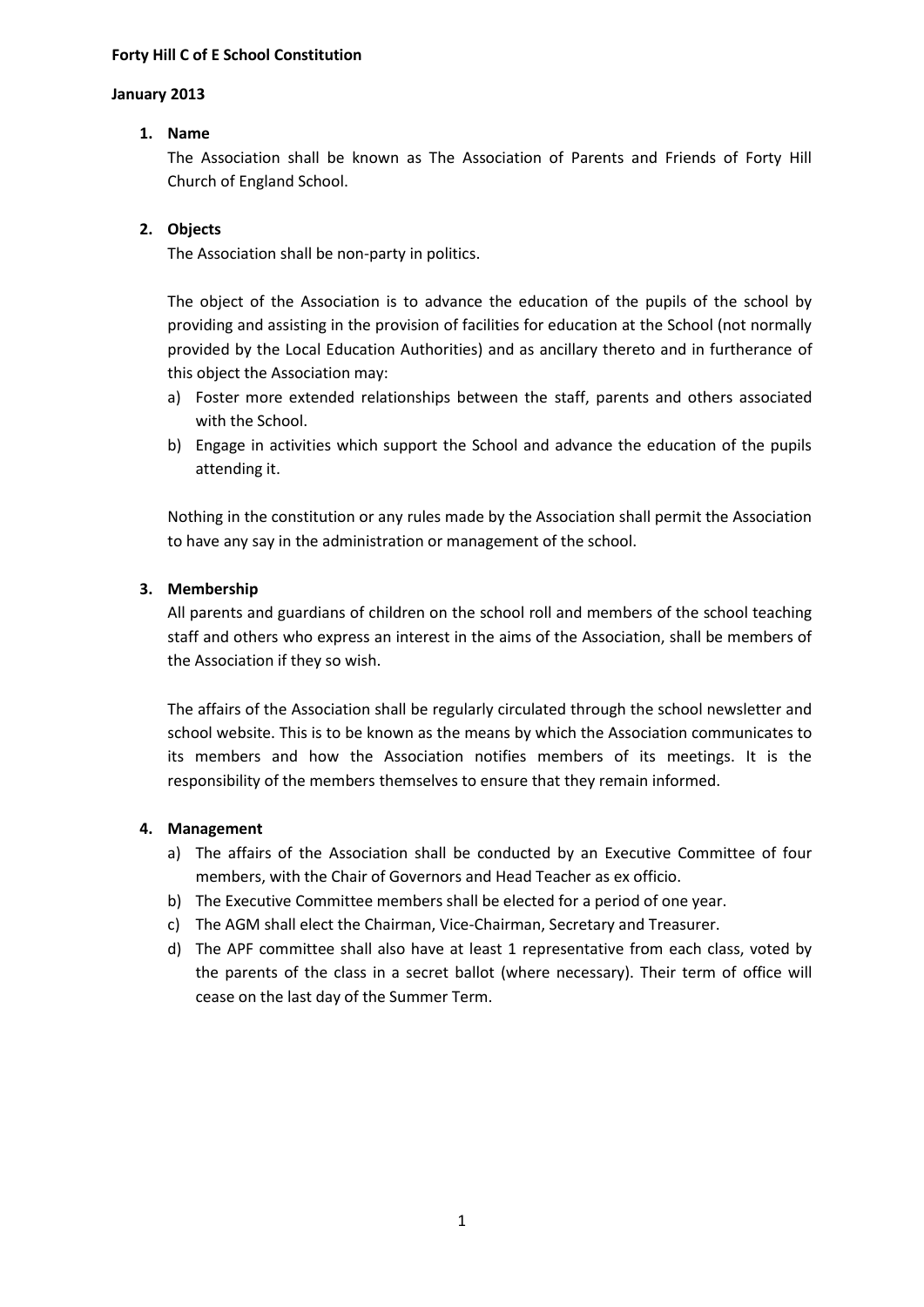# **5. AGM**

- a) The Executive committee shall arrange an Annual General Meeting in the Autumn Term of each year for the purpose of receiving the Annual Report of the Executive Committee and the Annual Accounts; of accepting resignations from the Executive Committee; of making recommendations to the Executive Committee and of voting whenever necessary; on proposals to amend the Constitution. At least 14 days notice shall be given to members that the meeting is taking place.
- b) Voting at general meetings shall be by secret ballot. A motion shall require a majority of 2/3 of those voting to be carried. Eight members present shall represent a quorum at a general meeting. At the same time that members are notified of the general meeting, a formal letter including a ballot paper must be circulated to give members that are unable to attend the meeting an opportunity to vote.
- c) Any member proposing to alter or amend the Constitution may do so by giving written notice of the proposed alteration or amendment to the Secretary, not less than fourteen days prior to the date of the Annual General Meeting, or Extraordinary General Meeting. Please also refer to Paragraph 10 'Alterations to the Constitution'.

## **6. Extraordinary General Meeting**

The Chairman or Secretary of the Association may at any time call an Extraordinary General Meeting of the Association, either for the purpose of altering the Constitution or of considering any matter which the Executive Committee may decide should be referred to the members in general. The Chairman or Secretary shall also call such a meeting at the written request of not less than 8 members of the Association. At least 24 hours notice of such a meeting shall be given to members.

### **7. General Meeting**

There shall be at least one general meeting of members each term.

### **8. Rules of Procedure of the Executive Committee**

- a) If a vacancy occurs in the Executive Committee, this committee shall have the power to co-opt a member of the Association to fill the vacancy. This co-option to last until the next AGM.
- b) Three members shall represent a quorum of the Executive Committee meetings.
- c) The affairs of the committee shall be conducted in open discussion.
- d) Voting shall be by the show of hands. In the event of an equal vote the Chairman shall exercise the casting vote.
- e) The committee shall have the power to co-opt further members as necessary and desirable.
- f) In all its business and activities, the committee shall have in mind that the association is an organisation of a church school and shall do nothing to prejudice that status.
- g) The Secretary shall keep a minute book with minutes of all committee meetings.
- h) The Executive committee shall have power to elect such sub-committees as are deemed necessary and to co-opt members to achieve the objects of the association.
- i) The Chairman will be responsible for and attend all sub committees.
- j) Any and all sub committees must follow the constitution in the same manner as the Executive Committee.
- k) The Executive Committee shall meet at least once in each term.